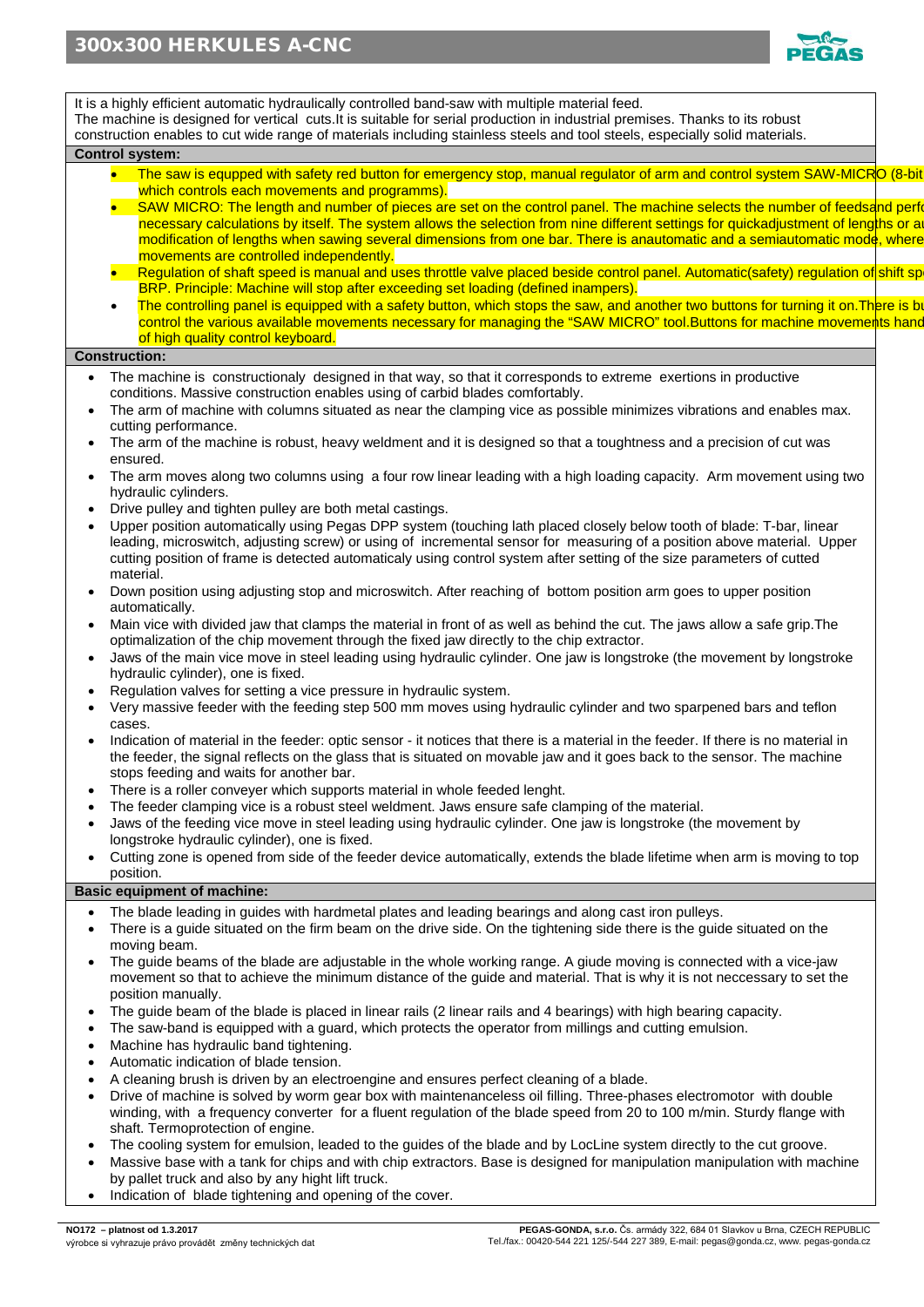

- Controlling 24 V.
- Machine is equipped with hydraulic system which controles all functions of that maschine. It pushes the arm to cut, pulls up the arm, opens and closes vices, moving of feeder.

## **Basic accessories of machine:**

- Slide of cut pieces.
- Chip extractor
- Lighting of workink space.
- Band saw blade.
- Set of spanners for common service.
- Manual instructions in eletronic form (CD).

## **Operating cycle:**

After starting the machine, vices clamp after starting the machine, the machine makes the cut by a set speed, the cutting zone in the down position of the arm is released - the longstroke jaw of the firm vice open, the feeder moves the material to the firm vice, the arm lifts up to the set upper position. The material is moved by the feeder – periodic regime (feeder moves between zero position and the position of the set lenght of feed) or consecutive regime (feeder moves to the limit position and clamps the material and feed it to the cut consecutively). The main vice clamps the material, the vice of the feeder is still closed and the whole procedure repeats. The operator only loads the material and removes the cut material. It is possible to regulate the cutting speed of the arm and the blade speed during cutting.